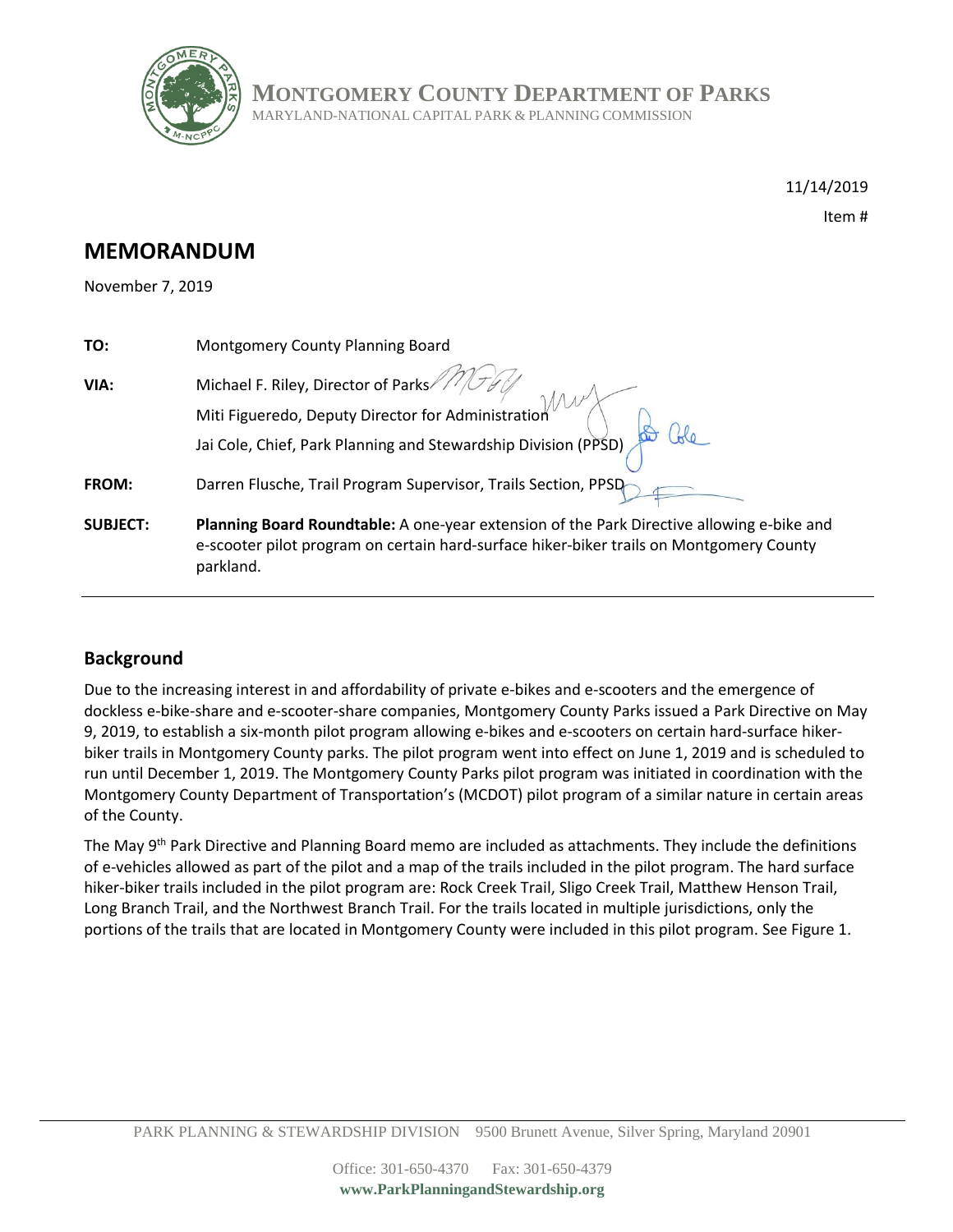Matthew Henson Trail ROCK Creek Trail Long Branch Trail Sailey Creek Creek Northwest Branch Trail GINIA

M-NCPPC, Department of Parks, Montgomery County, Maryland - Park Planning & Stewardship Division

*Figure 1: Hiker-Biker Trails included in the Montgomery County Parks' E-bikes and E-scooters pilot program.*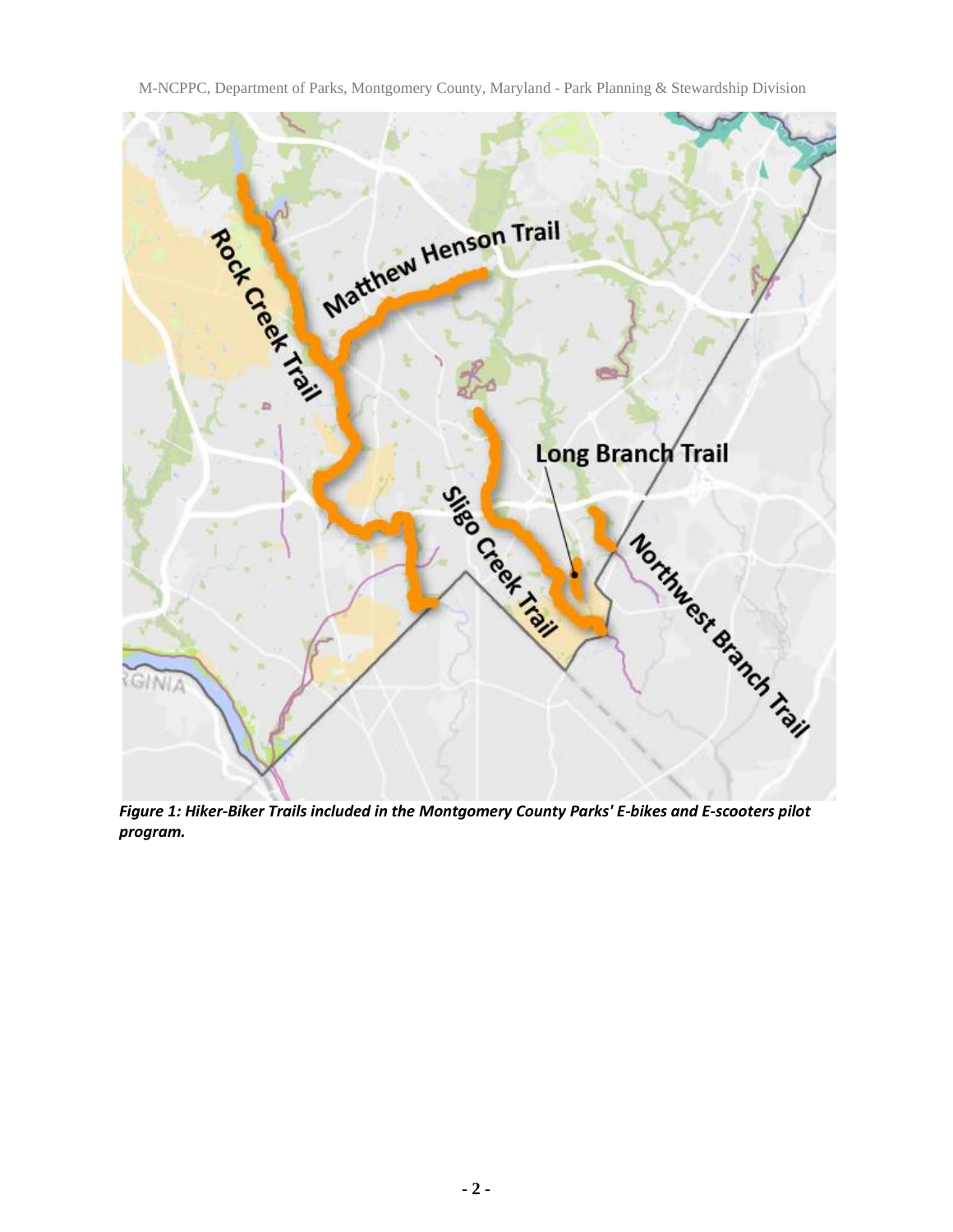## **Pilot Status**

The pilot program allowing e-bikes and e-scooters on Montgomery County park trails has so far been without reports of major incidents. However, due to delays in signing memoranda of understanding (MOUs) with dockless e-vehicle companies and a slower-than-expected deployment of e-bikes and e-scooters by those companies, Parks staff believe that our ability to assess the impacts of e-vehicles on park trails during the sixmonth time period is incomplete.

#### **Status of MOUs and E-vehicle Deployment**

Montgomery County Parks has been negotiating MOUs with three e-vehicle vendors: Lime, Lyft, and Bird. An MOU was entered into with Lime on 9/17/2019. Lyft Bikes and Scooters signed an MOU on October 17, 2019. Negotiations are still underway with Bird.

Despite incomplete MOUs with Parks, these companies have been operating in Montgomery County under MOUs signed with MCDOT and therefore e-bikes and e-scooters have been appearing on Parks trails. The MCDOT MOUs require a minimum of 200 e-scooters deployed and a maximum of 500 e-scooters. Lime has a minimum of 50 e-bikes.

None of the minimum deployments have yet been met by any of the companies. As of mid-September, Bird had deployed approximately 100 e-scooters in the western part of the County. However, their e-bike does not meet MCDOT requirements and has not been deployed. Lime has not met the minimum on a regular basis. Lyft has deployed 50-100 e-scooters. These volumes are for the whole of the pilot area (on County ROW and park trails) but the day-to-day availability of e-bikes and e-scooters varies for all companies as vehicles are removed, repaired, recharged, and replaced in the field.

#### **Status of Other Jurisdictions' Policies and Pilots**

Several new policies and pilots of neighboring jurisdictions affect Montgomery County e-vehicle use. For example, on November 1, 2019, a Prince George's County directive went into effect allowing e-bikes and escooters on certain of their Anacostia Tributaries Trails. See Figure 2. This pilot will be in effect until August 31, 2020. In addition, on August 28, 2019 the University of Maryland Department of Transportation Services (DOTS), Town of University Park, and City of College Park partnered with the company VeoRide to pilot a year-long escooter-share program (along with tradition pedal bicycles).

As of August 3, 2019, the National Park Service decided to allow e-bikes where traditional bicycles were already allowed, which includes the portion of the Rock Creek Trail located in the District of Columbia. Their policy does not address e-scooters.

Finally, on October 1, 2019, legislation amending the State Motor Vehicle Code went into effect that classifies an e-scooter as a bicycle. E-bikes were already classified as bicycles under the State Motor Vehicle Code. E-scooter classification as a "bicycle" means all laws that apply to bicycles in the State Code now also apply to e-scooters. Whereas before this law became effective e-scooters were "invisible" under State law, the law now allows local jurisdictions to regulate e-scooters (since they are permitted to regulate bicycles), and both State and local laws and regulations can be enforced by Montgomery County Police and Park Police.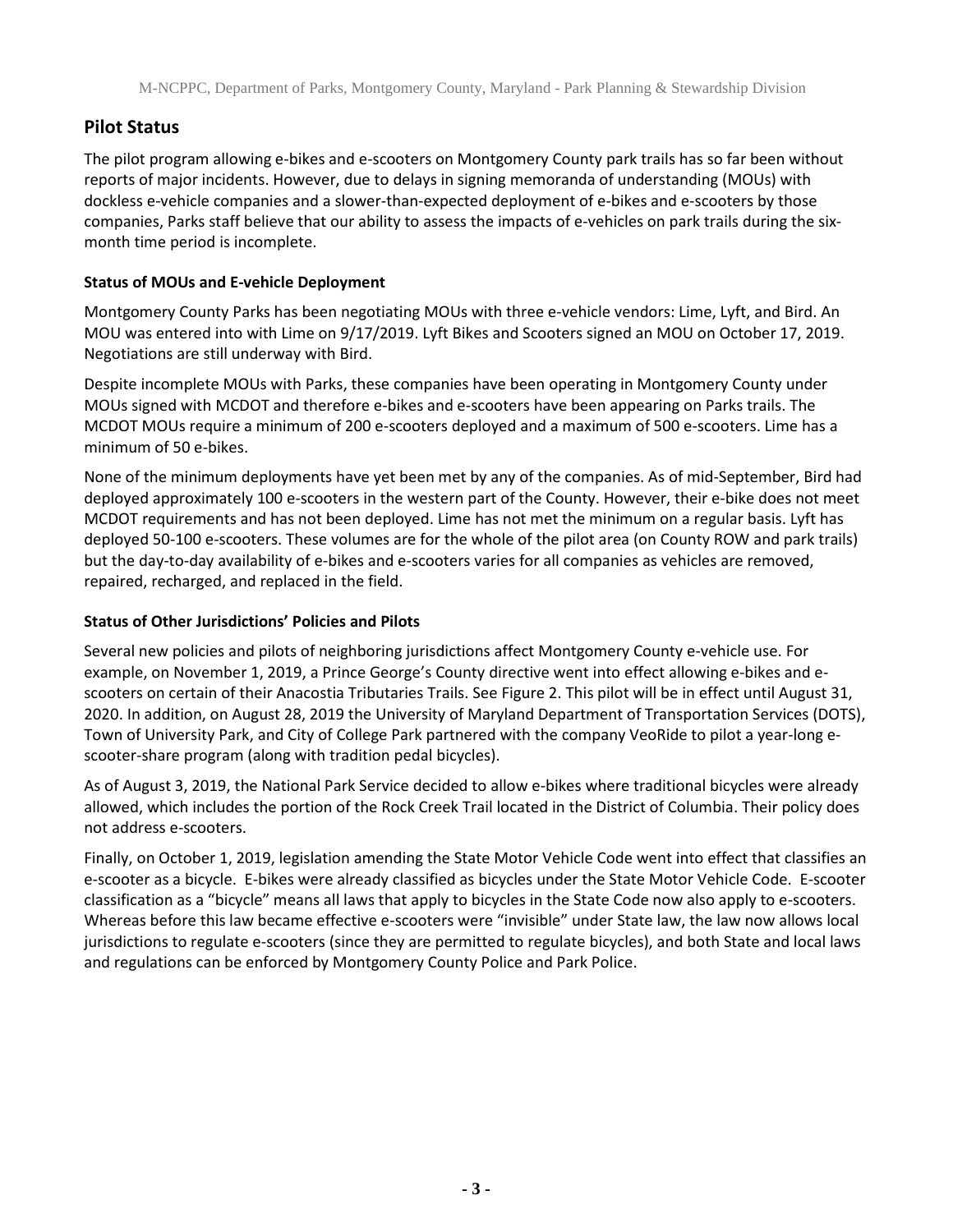

M-NCPPC, Department of Parks, Montgomery County, Maryland - Park Planning & Stewardship Division

*Figure 2: Hiker-Biker Trails included in the Montgomery County and Prince George's County E-bikes and E-scooters pilot programs***.**